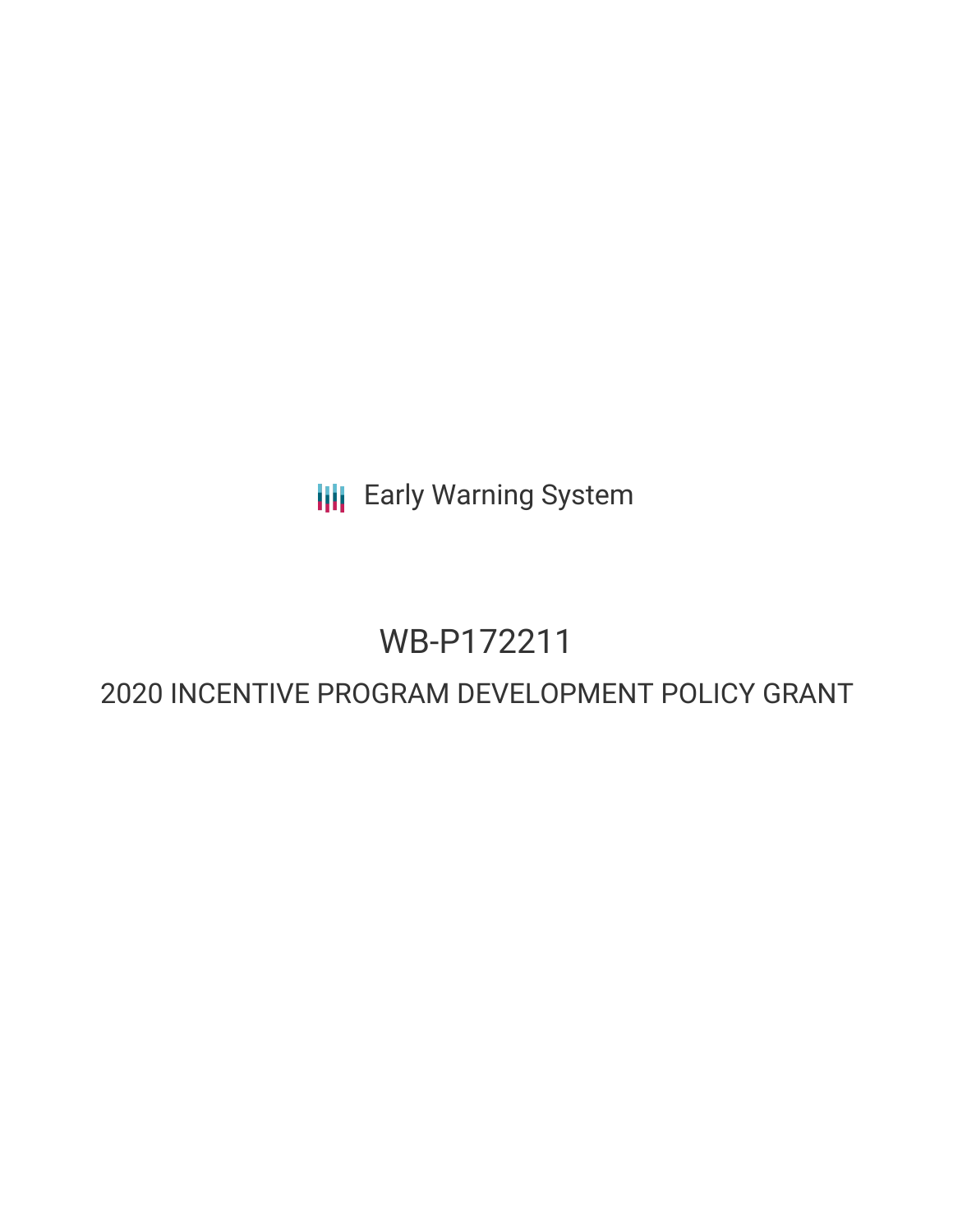

#### **Quick Facts**

| <b>Countries</b>               | Afghanistan               |
|--------------------------------|---------------------------|
| <b>Financial Institutions</b>  | World Bank (WB)           |
| <b>Status</b>                  | Proposed                  |
| <b>Bank Risk Rating</b>        | U                         |
| <b>Borrower</b>                | Government of Afghanistan |
| <b>Sectors</b>                 | Law and Government        |
| <b>Investment Type(s)</b>      | Loan                      |
| <b>Investment Amount (USD)</b> | \$140.00 million          |
| <b>Project Cost (USD)</b>      | \$400.00 million          |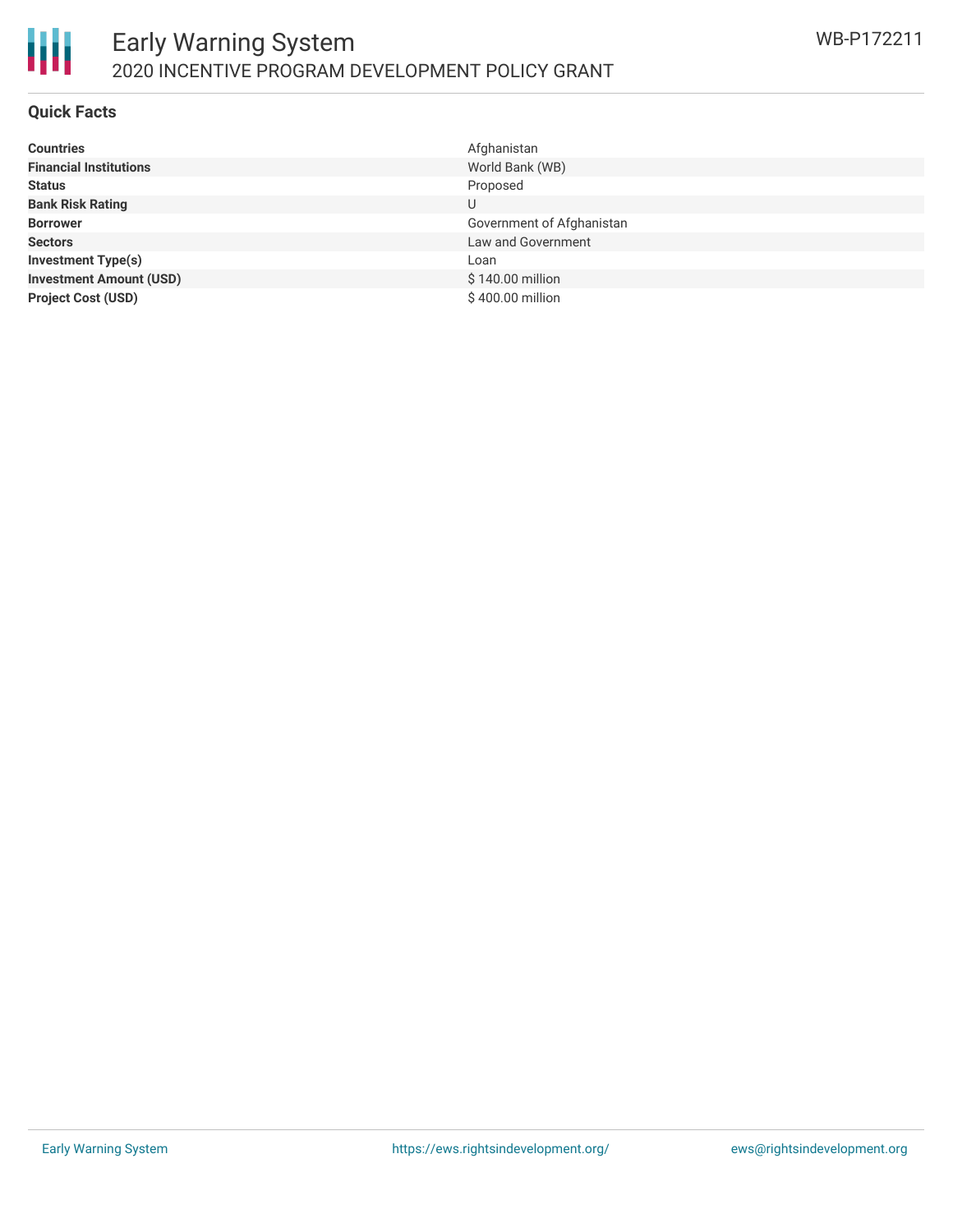

#### **Project Description**

According to bank documents, the proposed project objectives are "i) strengthening the policy framework to support state effectiveness, private investment, and social inclusion; and ii) improving the policy and institutional framework for public financial management and fiscal sustainability"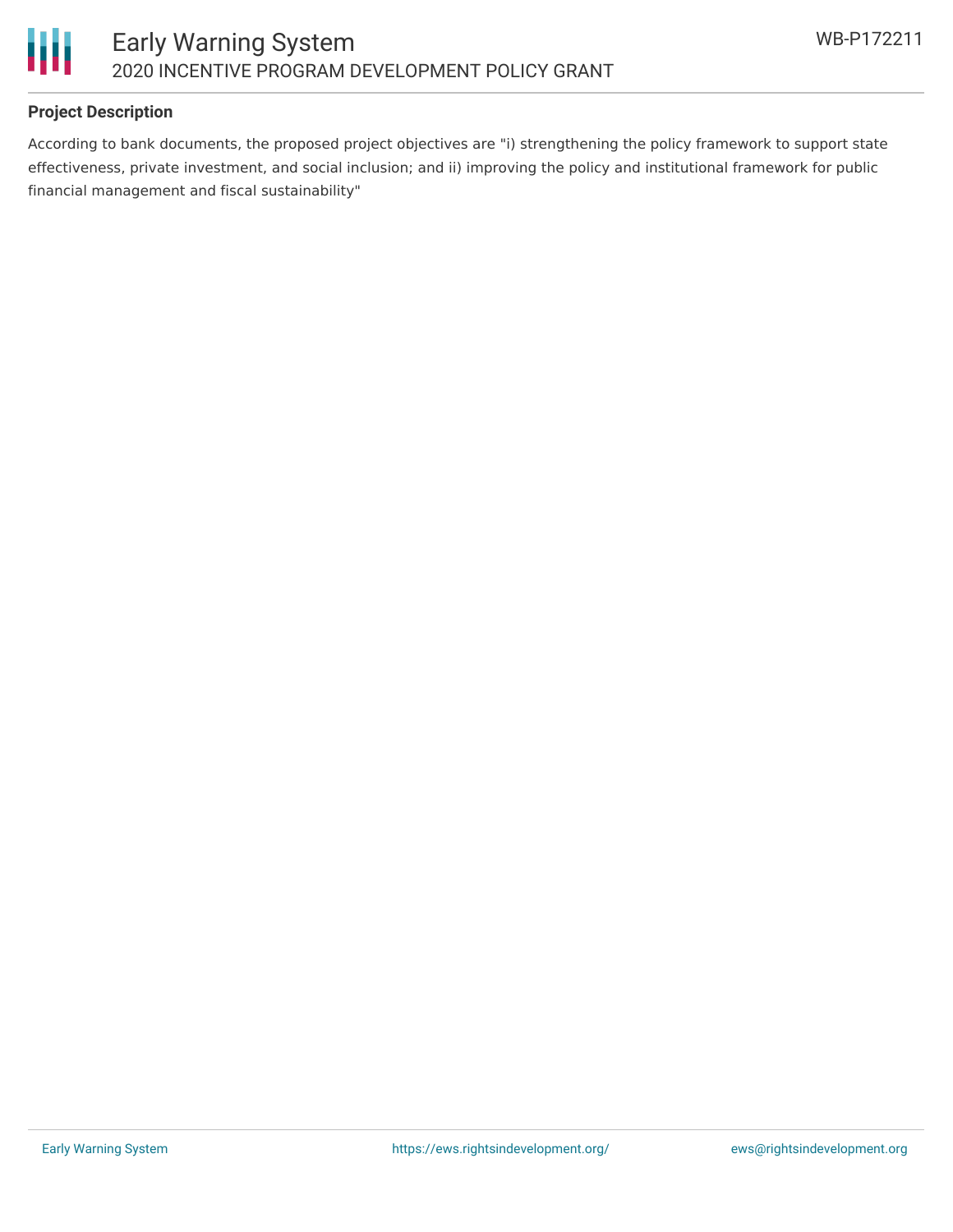

#### **Investment Description**

World Bank (WB)

Co-financing: Trust Fund US\$ 243 million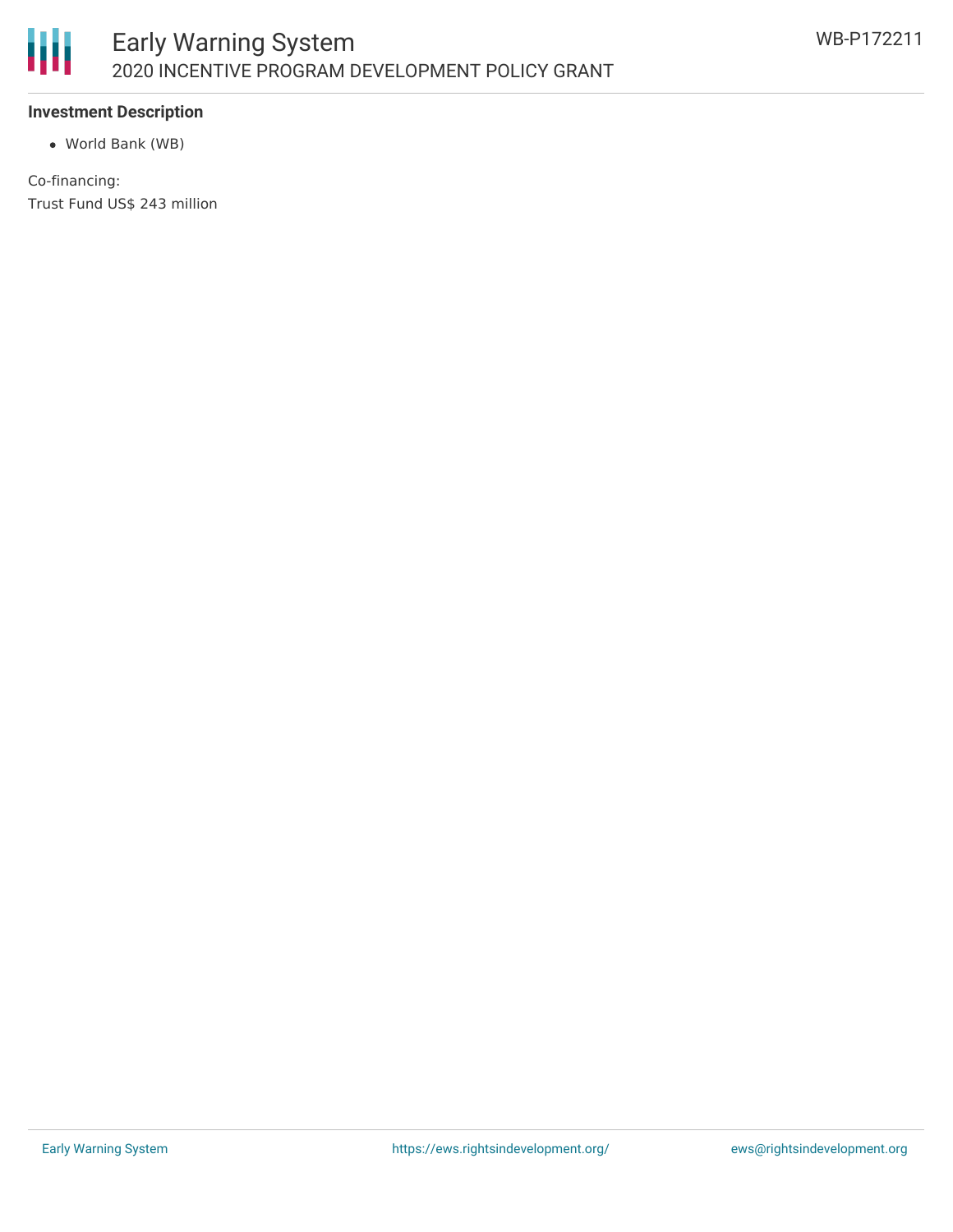### **Contact Information**

World Bank Tobias Akhtar Haque, Senior Economist

Borrower/Client/Recipient Ministry of Finance Habib Zadran, Deputy Minister [habib.zadran@mof.gov.af](mailto:habib.zadran@mof.gov.af)

Implementing Agencies Ministry of Finance Habib Zadran, Deputy Minister [habib.zadran@mof.gov.af](mailto:habib.zadran@mof.gov.af)

#### **ACCOUNTABILITY MECHANISM OF WORLD BANK**

The World Bank Inspection Panel is the independent complaint mechanism and fact-finding body for people who believe they are likely to be, or have been, adversely affected by a World Bank-financed project. If you submit a complaint to the Inspection Panel, they may investigate to assess whether the World Bank is following its own policies and procedures for preventing harm to people or the environment. You can contact the Inspection Panel or submit a complaint by emailing ipanel@worldbank.org. You can learn more about the Inspection Panel and how to file a complaint at: <http://ewebapps.worldbank.org/apps/ip/Pages/Home.aspx> .